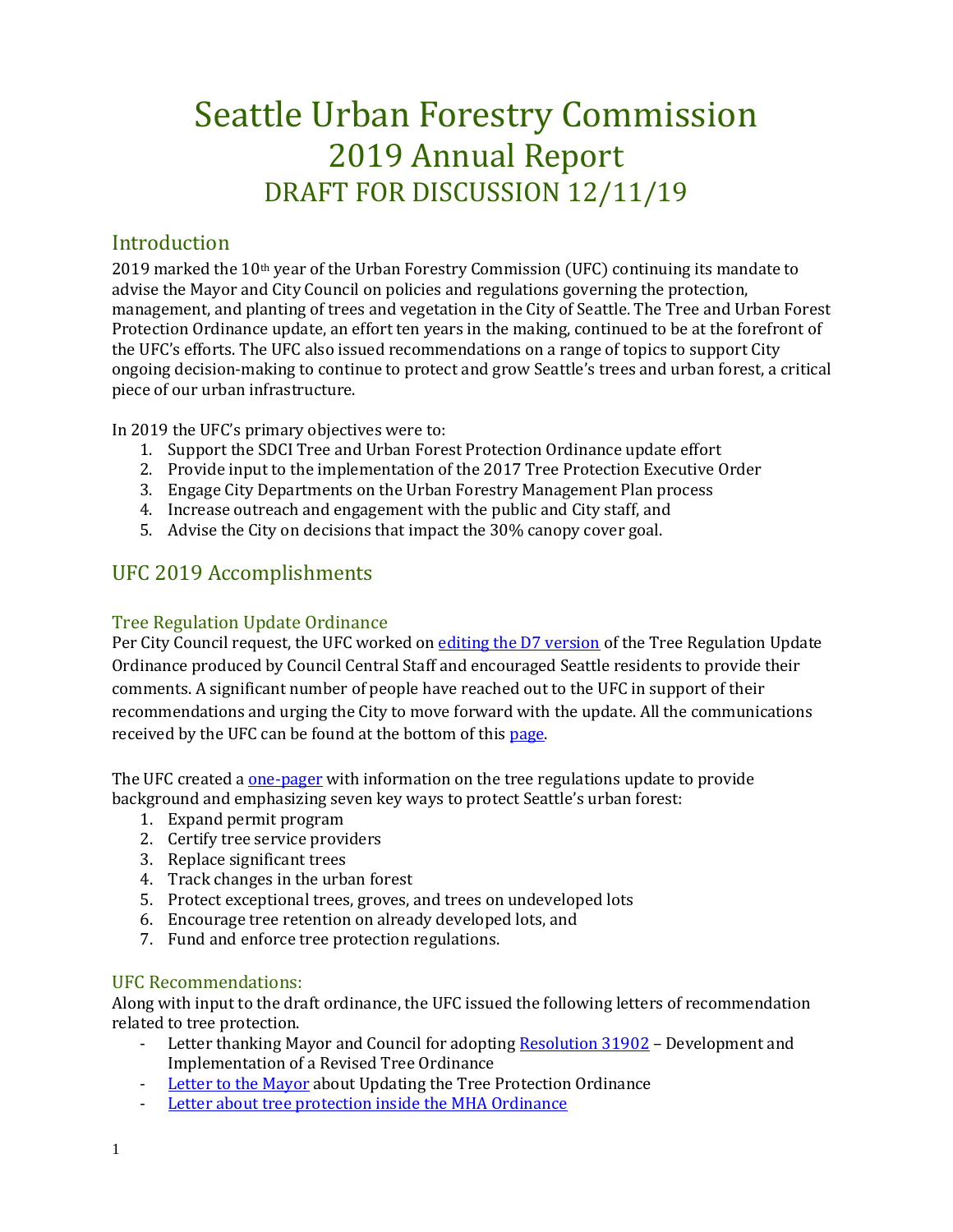- [Follow up recommendation](http://www.seattle.gov/Documents/Departments/UrbanForestryCommission/FinalIssuedDocuments/Recommendations/ADOPTEDMHAFollowUpSMC25.11.090-020619.pdf) Amending SMC 25.11.090 in MHA Ordinance
- [Letter](http://www.seattle.gov/Documents/Departments/UrbanForestryCommission/FinalIssuedDocuments/Recommendations/ADOPTED-MHA-Amendments031319.pdf) about MHA Ordinance Amendments and Draft Companion Resolution

The UFC supported Seattle Parks and Recreation's work with the following letters:

- Cheasty Mountain Bike and Pedestrian Trai[l Pilot Project](http://www.seattle.gov/Documents/Departments/UrbanForestryCommission/FinalIssuedDocuments/Recommendations/ADOPTEDUFCCheastyRecommendation030619.pdf)
- Green Seattle Partnership [\(GSP\) funding levels.](http://www.seattle.gov/Documents/Departments/UrbanForestryCommission/Waht%20we%20do%20-%20Recomms/ADOPTEDGSPfunding100919.pdf) The [Mayor responded](http://www.seattle.gov/Documents/Departments/UrbanForestryCommission/FinalIssuedDocuments/Recommendations/10.18.19UFCgspBudgetLetterMayorResponse.pdf) to the UFC letter.
- GSP funding **follow up letter** and Superintendent Aguirre's [response.](http://www.seattle.gov/Documents/Departments/UrbanForestryCommission/Waht%20we%20do%20-%20Recomms/SPRSuperintendentResponse112519.pdf)

The UFC continued to encourage community members and groups to share their ideas. SDOT and the community group Recharge the Battery participated in a creative discussion around the decommissioning of the Battery Street Tunnel. The UFC issued [a letter](http://www.seattle.gov/Documents/Departments/UrbanForestryCommission/FinalIssuedDocuments/Recommendations/AdoptedBatteryStreetTunnelLetter010919.pdf) encouraging the City to consider the significant future potential of the six city blocks involved and the West Battery Portal site to support the urban forest in one of Seattle's most dense neighborhoods.

Fiends of Discovery Park shared their effort to create a vegetation management platform to help the City with maps that would provide a holistic view of the parks' condition to inform planning and decision-making. The UFC issued [a letter of support](http://www.seattle.gov/Documents/Departments/UrbanForestryCommission/FinalIssuedDocuments/Recommendations/ADOPTEDVMPDiscoveryPark030619.pdf) for this work.

#### UFC Discussions:

The UFC welcomes community members, organizations, and City Departments to engage in opportunities for discussion and UFC feedback. In 2019 the UFC continued this tradition to build partnerships and stay abreast of relevant subjects.

City Departments and Programs/Projects: in preparation for their annual meeting with the City's Urban Forest Interdepartmental Team, the UFC had briefings and discussions on departmental programs and budgets with the Office of Planning and Community Development, Seattle City Light, Seattle Department of Transportation, Seattle Public Utilities, Seattle Parks and Recreation, Seattle Department of Construction and Inspections, and the Office of Sustainability & Environment. This was especially helpful in 2019 as we had a number of new UFC members. Other programs discussed with the UFC included: SDCI's Design Review Program; Seattle Parks and Recreation's Strategic Plan; SDOT's cost-effective walkways; Trees for Seattle; and the Yesler Terrace Redevelopment project.

Community groups: besides discussions with Recharging the Battery and Friends of Discovery Park, the Seattle Green Spaces Coalition shared its accomplishments and invited the UFC to support the City's Natural Capital Assessment effort.

#### Urban Forestry Commission/Urban Forest Interdepartmental Team Annual Meeting

The Commission and the Urban Forest Interdepartmental Team (IDT) held their 9th annual meeting at the Rainier Beach Community Center. The meeting goals were to strengthen the partnership between the Urban Forestry Commission and the Urban Forest Interdepartmental Team in order to accomplish the goals of the Urban Forest Management Plan (UFMP); to understand the complexities of urban forestry work on the ground; share examples of good work; and discuss challenges. This year's meeting included a 1.3-mile tour of departmental urban forestry work on the ground which gave departments an opportunity to showcase examples of good work with the Commission as well as talk about challenges Seattle's trees face in our urban environment.

#### Commission Membership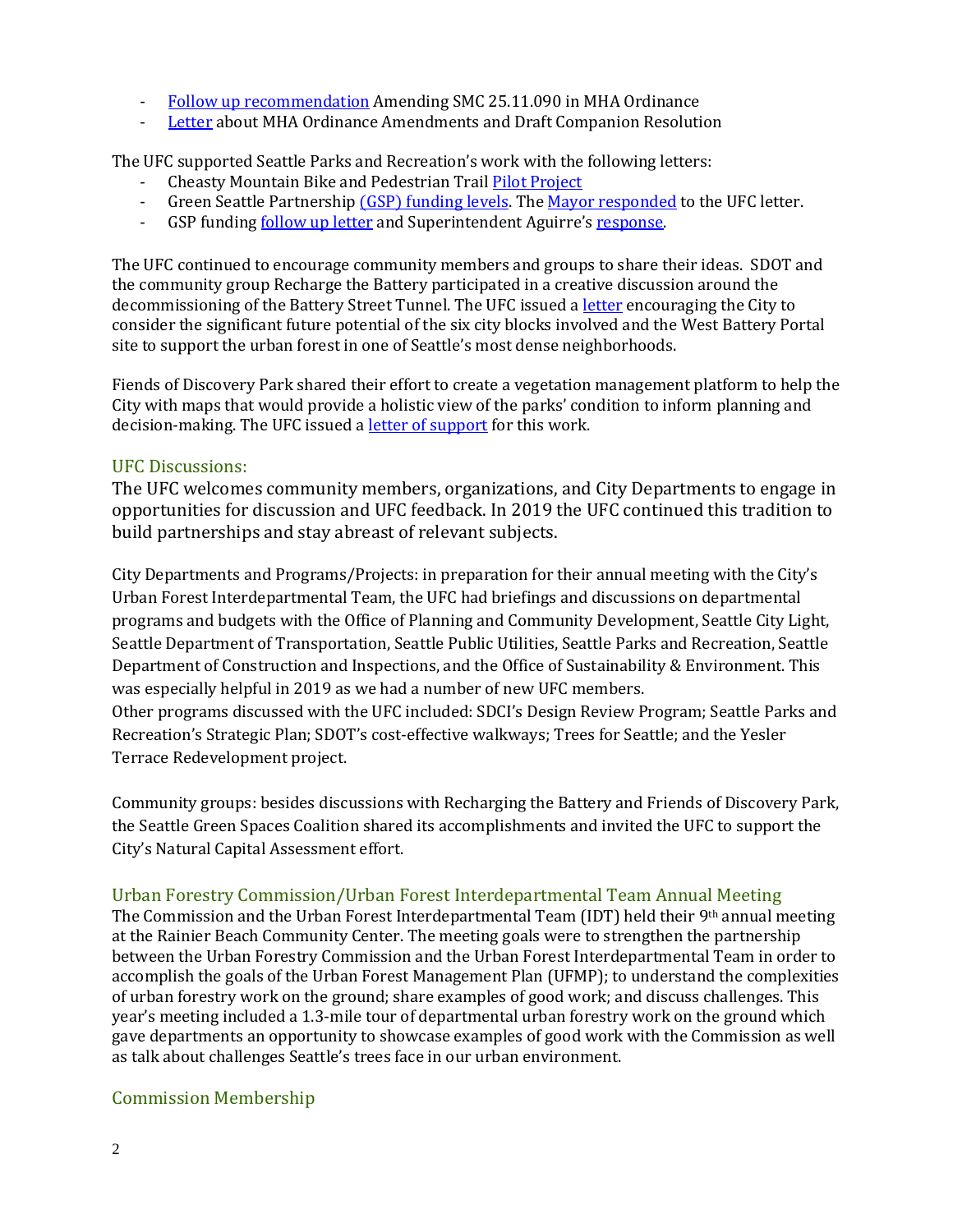The Commission successfully recruited five new members in 2019:

- Elby Jones Position#2 (Urban Ecologist)
- Joshua Morris Position#7 (NGO Representative)
- Steven Fry Position#8 (Development Representative)
- Blake Voorhees Position #9 (Financial Advisor, Economist, or Realtor)<br>• Neevati Johnson Position #10 (Get Engaged member)
- Neeyati Johnson Position #10 (Get Engaged member)

Weston Brinkley was re-elected as Chair for 2019 with Sandra Whiting and then Steve Zemke serving as Vice-Chairs.

The Commission wants to thank Craig Johnson (Position #9 – Financial Advisor, Economist, Realtor); Bonnie Lei (Position #10 – Get Engaged); Joanna Nelson de Flores (Position #7 – NGO Representative); Sandra Whiting (Position # 2 – Urban Ecologist), and Andrew Zellers (Position #8 – Development Community or utility Representative) for their contribution to the Commission's work in 2019.

#### **Conclusion**

In 2019 the UFC marked the end of its first decade of work with what was perhaps the most eventful year yet. Many ongoing critically important policies and plans were implemented or took major steps forward this year. These included multi-year efforts on the vegetation components of the Mandatory Housing Affordability code, implementation of Executive Order 2017-11, and the update to the City's Urban Forest Management Plan. Most significantly substantial progress was made on the Tree Regulation Update Ordinance. In all the UFC issued more than a dozen letters of recommendation in 2019. The UFC sees this trend of progress continuing into next year. For 2020 we look forward to seeing a revised Tree Regulation Update Ordinance passed, and will be eagerly awaiting work on implementation, management, and tracking of its success. The UFC will also be focusing on the climate crisis and integration of forestry with Seattle's Climate Action Plan and Green New Deal.

### 2019 Commission Members:

Weston Brinkley, Chair – Position #3 (University Representative) Steve Zemke, Vice Chair — Position #1 (Wildlife Biologist) Sandra Whiting, Vice-Chair / Elby Jones — Position #2 (Urban Ecologist) Sarah Rehder —Position #4 (Hydrologist) Stuart Niven —Position #5 (Arborist) Michael Walton —Position #6 (Landscape Architect) Joanna Nelson de Flores/Joshua Morris - Position#7 (NGO Representative) Andrew Zellers/Steven Fry —Position #8 (Development Community) Craig Johnson/ Blake Voorhees —Position #9 (Real Estate Broker) Bonnie Lei/ Neeyati Johnson — Position #10 (Get Engaged) Whitman Bouton — Position #11 (Environmental Justice) Jessica Jones — Position #12 (Public Health) Shari Selch — Position #13 (Community/Neighborhood)

#### Contact:

Additional information about the Urban Forestry Commission can be found at www.seattle.gov/urbanforestrycommission, or by contacting: Sandra Pinto de Bader Urban Forestry Commission Coordinator Seattle Office of Sustainability & Environment